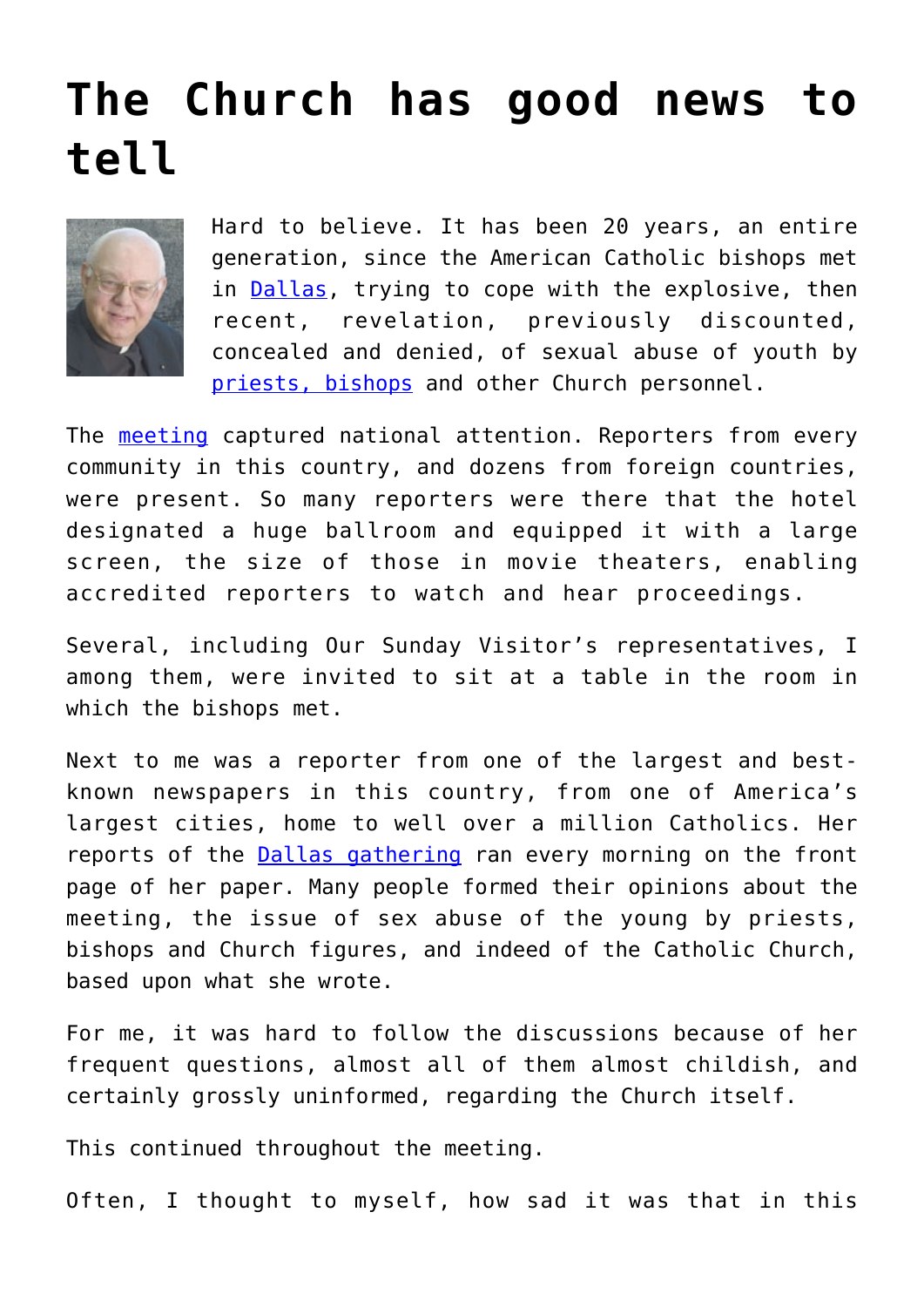critical matter, many Catholics in her hometown, stunned, feeling betrayed and angry as they were, received their news on the issue from a source so badly unaware of so many compelling details.

This story is one example and is one explanation of why the Church in this country long ago established a network of media, headed by Catholics, employing Catholics, using their staff's knowledge of things Catholic, and respect for Catholicism, to transmit to Catholics the genuine news of developments in their Church, and of world events and trends that affect Catholic discipleship.

Reliable reporting, and good Catholic commentary, still are needed by Catholics, but this country, and Western Europe, are facing a dilemma in all mass communications. Long distinguished media, Catholic or otherwise, are losing audiences. As expenses mount, many are [ceasing operations.](https://www.osvnews.com/2022/05/04/catholic-news-service-to-cease-domestic-operations-at-years-end/)

Catholic media, Our Sunday Visitor, EWTN, local diocesan newspapers, radio and TV, and even parish bulletins are [trying](https://www.osvnews.com/2022/05/06/editorial-the-closing-of-cns-is-a-sign-and-product-of-our-times/) [to cope](https://www.osvnews.com/2022/05/06/editorial-the-closing-of-cns-is-a-sign-and-product-of-our-times/) with this reality. So are the Los Angeles Times, the Boston Globe, the New Orleans Times-Picayune, Fox, CNN, MSNBC, ABC, the History Channel, sports magazines, commercial radio stations and so on.

Not even the best and brightest professional has found the silver bullet.

Some years ago, supplying great sums of money, the American bishops inaugurated "CTNA", the Catholic Television Network of America, hoping that it was the answer. Never capturing the mass of American Catholics, it was dissolved.

Add to the mix the impact of social media. Post the absurd charge that St. Mother Teresa of Calcutta plotted to kill all wildlife, to provide more food for humans and that she personally took a pick in hand, dug into the ice, and planted a nuclear bomb, which she secretly built in her convent, under